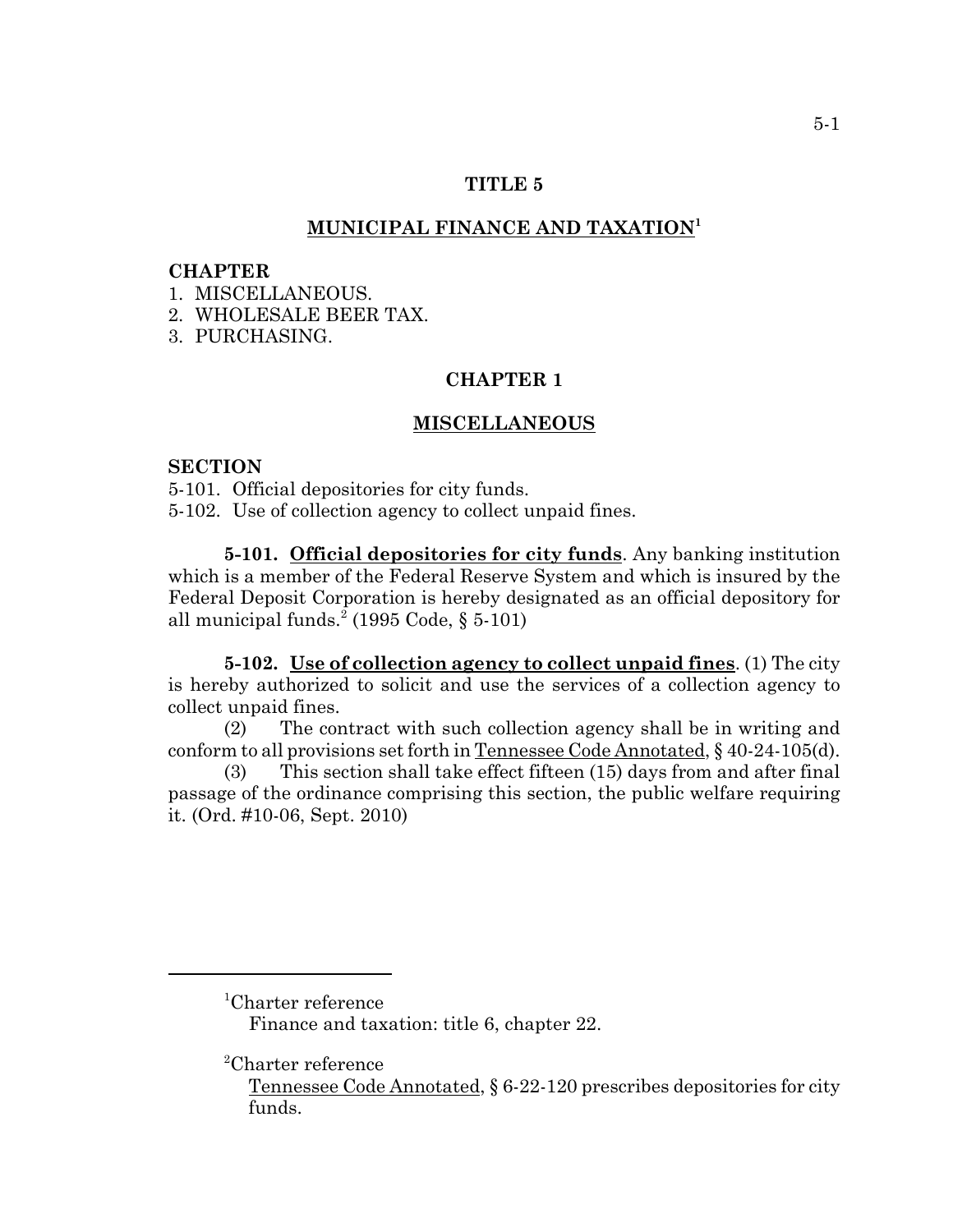### **CHAPTER 2**

## **WHOLESALE BEER TAX**

# **SECTION**

5-201. To be collected.

**5-201. To be collected**. The recorder is hereby directed to take appropriate action to assure payment to the city of the wholesale beer tax levied by the "Wholesale Beer Tax Act," as set out in Tennessee Code Annotated, title 57, chapter  $6.1$  (1995 Code, § 5-201)

<sup>1</sup> State law reference

Tennessee Code Annotated, title 57, chapter 6 provides for a tax of seventeen percent (17%) on the sale of beer at wholesale. Every wholesaler is required to remit to each municipality the amount of the net tax on beer wholesale sales to retailers and other persons within the corporate limits of the municipality.